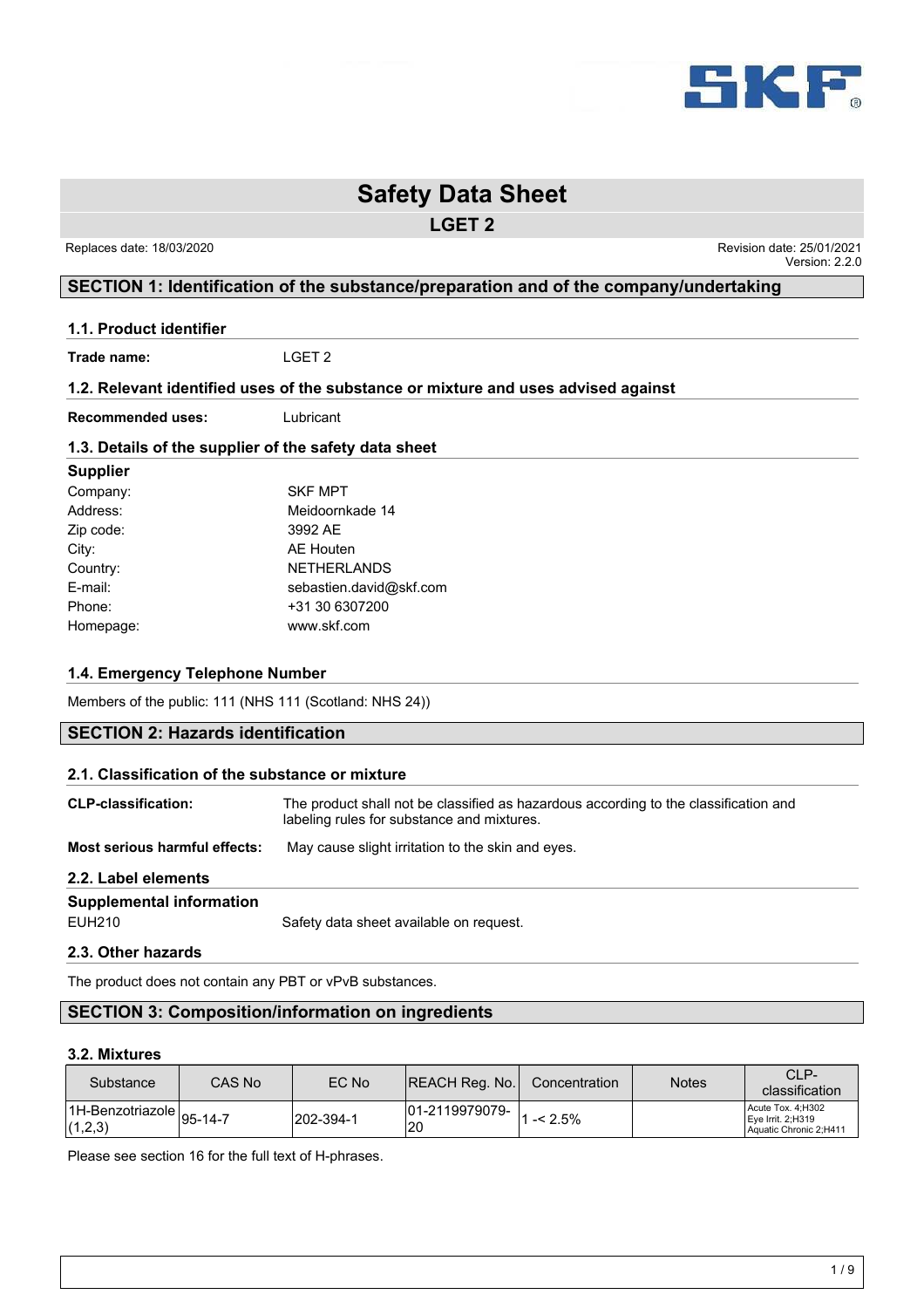

**LGET 2**

Replaces date: 18/03/2020 **Replaces** date: 25/01/2021 Version: 2.2.0

**Ingredient comments:** The mineral oils in the product contain <3% DMSO extract(IP 346).

## **SECTION 4: First aid measures**

#### **4.1. Description of first aid measures**

| Inhalation:          | Seek fresh air. Seek medical advice in case of persistent discomfort.                                                            |
|----------------------|----------------------------------------------------------------------------------------------------------------------------------|
| Ingestion:           | Wash out mouth thoroughly and drink 1-2 glasses of water in small sips. Seek medical<br>advice in case of persistent discomfort. |
| <b>Skin contact:</b> | Remove contaminated clothing. Wash skin with soap and water. Seek medical advice in<br>case of persistent discomfort.            |
| Eye contact:         | Flush with water (preferably using eye wash equipment) until irritation subsides. Seek<br>medical advice if symptoms persist.    |
| General:             | When obtaining medical advice, show the safety data sheet or label.                                                              |

#### **4.2. Most important symptoms and effects, both acute and delayed**

May cause slight irritation to the skin and eyes.

#### **4.3. Indication of any immediate medical attention and special treatment needed**

Treat symptoms. No special immediate treatment required.

## **SECTION 5: Fire-fighting measures**

#### **5.1. Extinguishing media**

| Suitable extinguishing media:      | Extinguish with powder, foam or water mist. Use water or water mist to cool non-ignited<br>stock. |
|------------------------------------|---------------------------------------------------------------------------------------------------|
| Unsuitable extinguishing<br>media: | Do not use water stream, as it may spread the fire.                                               |

#### **5.2. Special hazards arising from the substance or mixture**

Not flammable, but combustible. The product decomposes when combusted and the following toxic gases can be formed: Carbon monoxide and carbon dioxide/ Hydrogen fluoride.

#### **5.3. Advice for fire-fighters**

Move containers from danger area if it can be done without risk. Avoid inhalation of vapour and flue gases - seek fresh air. Wear Self-Contained Breathing Apparatus (SCBA) with chemical resistant gloves.

#### **SECTION 6: Accidental release measures**

#### **6.1. Personal precautions, protective equipment and emergency procedures**

**For non-emergency personnel:** Stop leak if this can be done without risk. Wear safety goggles if there is a risk of eye splash. Wear gloves.

**For emergency responders:** In addition to the above: Normal protective clothing equivalent to EN 469 is recommended.

#### **6.2. Environmental precautions**

Prevent spillage from entering drains and/or surface water.

#### **6.3. Methods and material for containment and cleaning up**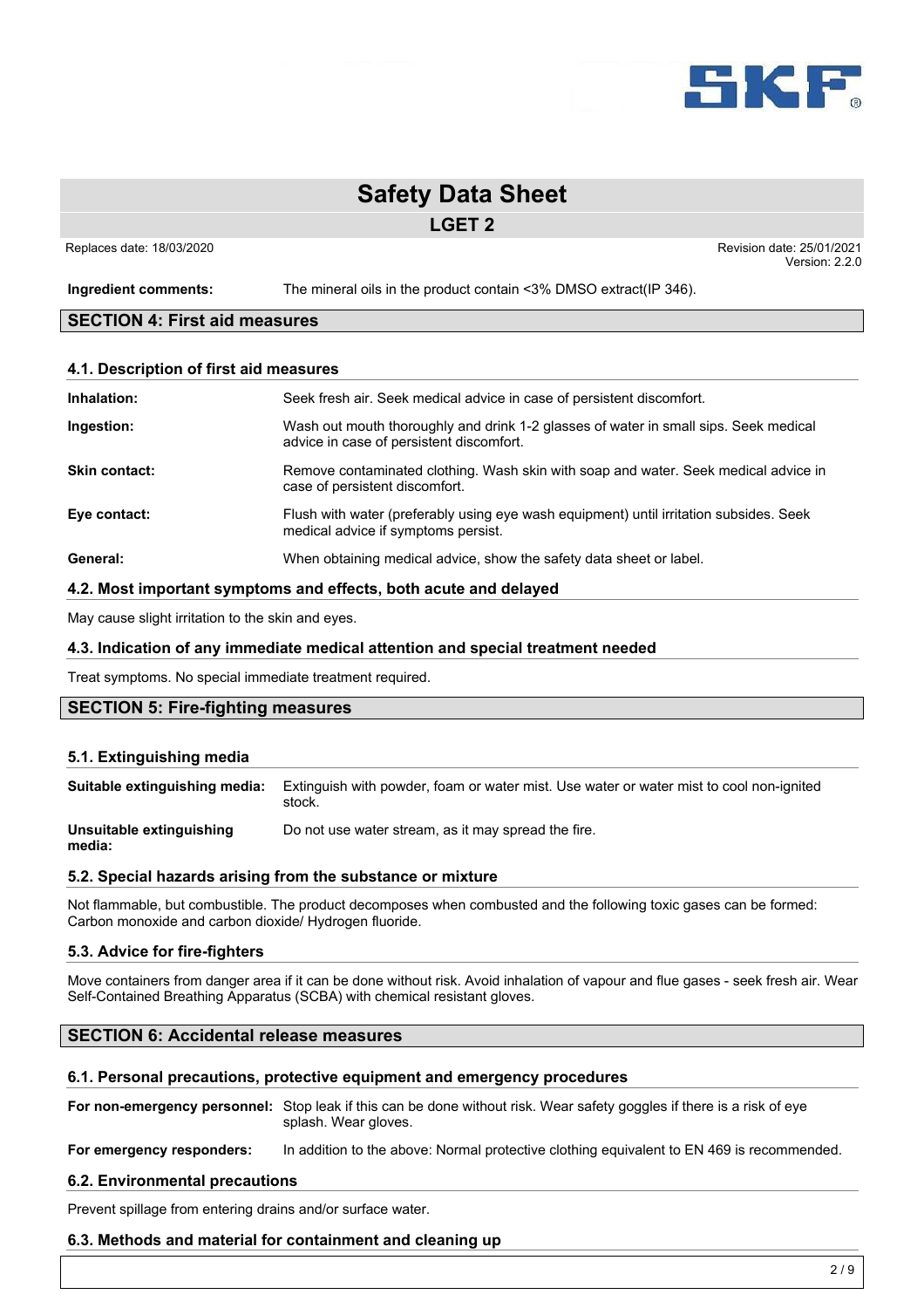

**LGET 2**

Replaces date: 18/03/2020 **Replaces** date: 25/01/2021

Version: 2.2.0

Contain and absorb spill with sand or other absorbent material and transfer to suitable waste containers. Wipe up minor spills with a cloth.

#### **6.4. Reference to other sections**

See section 8 for type of protective equipment. See section 13 for instructions on disposal.

## **SECTION 7: Handling and storage**

#### **7.1. Precautions for safe handling**

Use the product under well-ventilated conditions. Running water and eye wash equipment should be available. Wash hands before breaks, before using restroom facilities, and at the end of work.

#### **7.2. Conditions for safe storage, including any incompatibilities**

The product should be stored safely, out of reach of children and away from food, animal feeding stuffs, medicines, etc. Keep in tightly closed original packaging. Avoid contact with moisture and water. Do not store with the following: Alkaline metals/ Acids.

#### **7.3. Specific end use(s)**

No special uses in addition to identified uses in 1.2.

#### **SECTION 8: Exposure controls/personal protection**

#### **8.1. Control parameters**

| Occupational exposure limit: | Contains no substances subject to reporting requirements                                                        |
|------------------------------|-----------------------------------------------------------------------------------------------------------------|
| <b>Measuring methods:</b>    | Compliance with the stated occupational exposure limits may be checked by occupational<br>hygiene measurements. |

**Legal basis:** EH40/2005 Workplace exposure limits. Last amended January 2020.

#### **PNEC**

| 1H-Benzotriazole (1,2,3), cas-no 95-14-7                 |                        |                          |                             |             |
|----------------------------------------------------------|------------------------|--------------------------|-----------------------------|-------------|
| Exposure                                                 | Value                  | <b>Assessment Factor</b> | <b>Extrapolation Method</b> | <b>Note</b> |
| PNEC aqua (freshwater) 0,0194 mg/l                       |                        |                          |                             |             |
| PNEC aqua (marine<br>water)                              | $ 0,0194 \text{ mg}/I$ |                          |                             |             |
| <b>PNEC</b> sediment<br>(freshwater)                     | $0,00375$ mg/kg        |                          |                             |             |
| PNEC sediment (marine 0,00375 mg/kg<br>water)            |                        |                          |                             |             |
| <b>PNEC</b> soil                                         | 0,003 mg/kg            |                          |                             |             |
| PNEC STP (wastewater-39,4 mg/kg<br>treatment facilities) |                        |                          |                             |             |

#### **DNEL - workers**

| 1H-Benzotriazole (1,2,3), cas-no 95-14-7                   |              |                     |                 |                          |             |
|------------------------------------------------------------|--------------|---------------------|-----------------|--------------------------|-------------|
| Exposure                                                   | Value        | Assessment Factor I | Dose Descriptor | Main Impact<br>Parameter | <b>Note</b> |
| Dermal DNEL (long-<br>term exposure -<br>systemic effects) | $1.08$ mg/kg |                     |                 |                          |             |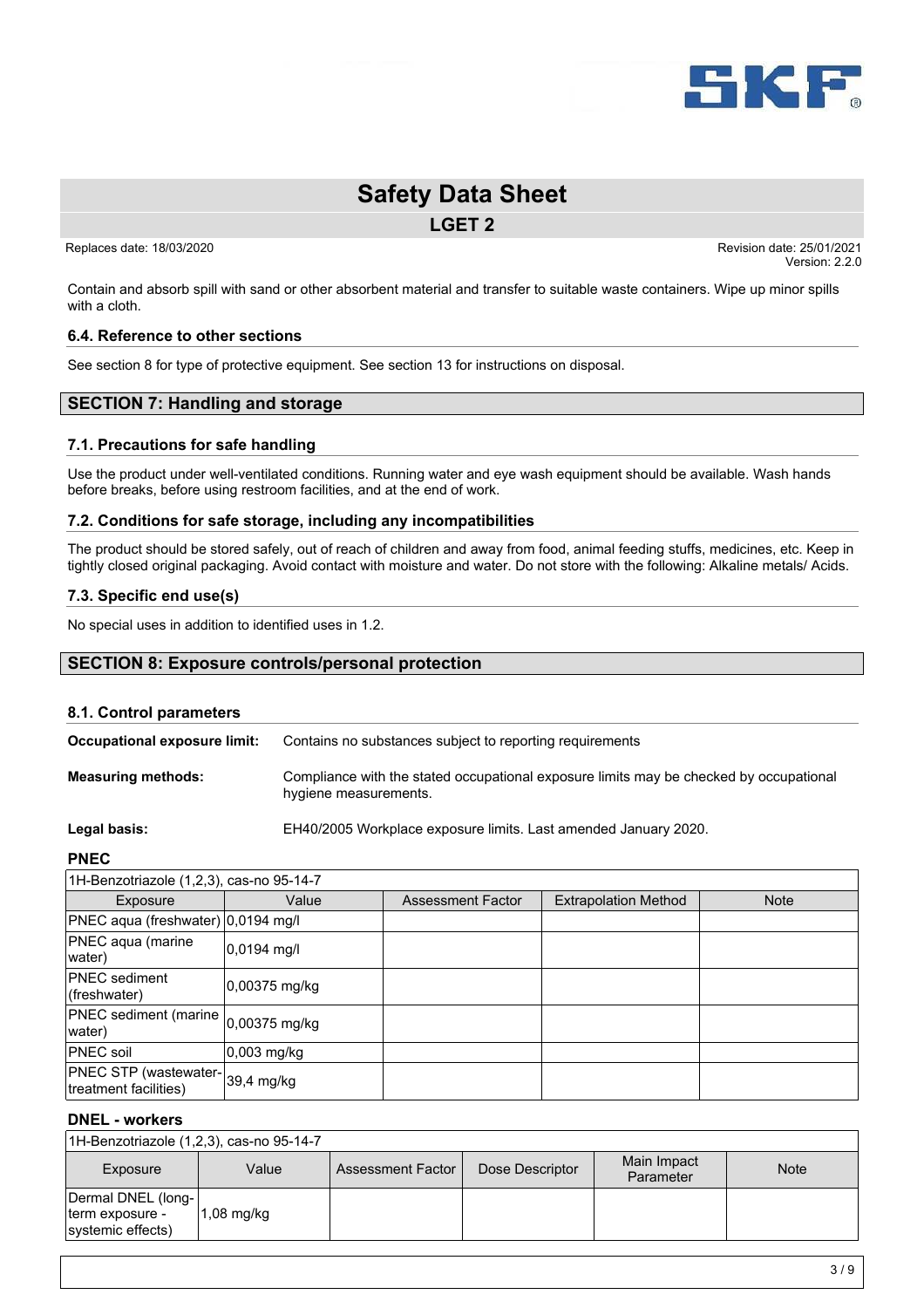

**LGET 2**

Replaces date: 18/03/2020 **Replaces** date: 25/01/2021

Version: 2.2.0 Inhalation DNEL (long-term exposure 19 mg/m³ - systemic effects)

## **DNEL - general population**

1H-Benzotriazole (1,2,3), cas-no 95-14-7

| Exposure                                                                             | Value       | Assessment Factor | Dose Descriptor | Main Impact<br>Parameter | <b>Note</b> |
|--------------------------------------------------------------------------------------|-------------|-------------------|-----------------|--------------------------|-------------|
| Oral DNEL (long-<br>term exposure -<br>systemic effects)                             | 0,54 mg/kg  |                   |                 |                          |             |
| Dermal DNEL (long-<br>term exposure -<br>systemic effects)                           | 10.54 mg/kg |                   |                 |                          |             |
| Inhalation DNEL<br>(long-term exposure 9,55 mg/m <sup>3</sup><br>- systemic effects) |             |                   |                 |                          |             |

#### **8.2. Exposure controls**

**Appropriate engineering controls:** Wear the personal protective equipment specified below.

**Personal protective equipment,** Wear safety goggles if there is a risk of eye splash. Eye protection must conform to EN **eye/face protection:** 166.

Personal protective equipment, Plastic or rubber gloves recommended. **hand protection:**

**Personal protective equipment,** Not required. **respiratory protection:**

**Environmental exposure** Ensure compliance with local regulations for emissions.

**controls:**

### **SECTION 9: Physical and chemical properties**

#### **9.1. Information on basic physical and chemical properties**

| Parameter                               | Value/unit |                |  |
|-----------------------------------------|------------|----------------|--|
| State                                   | Paste      |                |  |
| Colour                                  | White      |                |  |
| Odour                                   | No data    |                |  |
| Solubility                              | lNo data   |                |  |
| Explosive properties                    | No data    |                |  |
| Oxidising properties                    | No data    |                |  |
| Parameter                               | Value/unit | <b>Remarks</b> |  |
| pH (solution for use)                   | No data    |                |  |
| pH (concentrate)                        | No data    |                |  |
| Melting point                           | No data    |                |  |
| Freezing point                          | No data    |                |  |
| Initial boiling point and boiling range | $>$ 300 °C |                |  |
| <b>Flash Point</b>                      | No data    |                |  |
| Evaporation rate                        | No data    |                |  |
| Flammability (solid, gas)               | No data    |                |  |
| Flammability limits                     | No data    |                |  |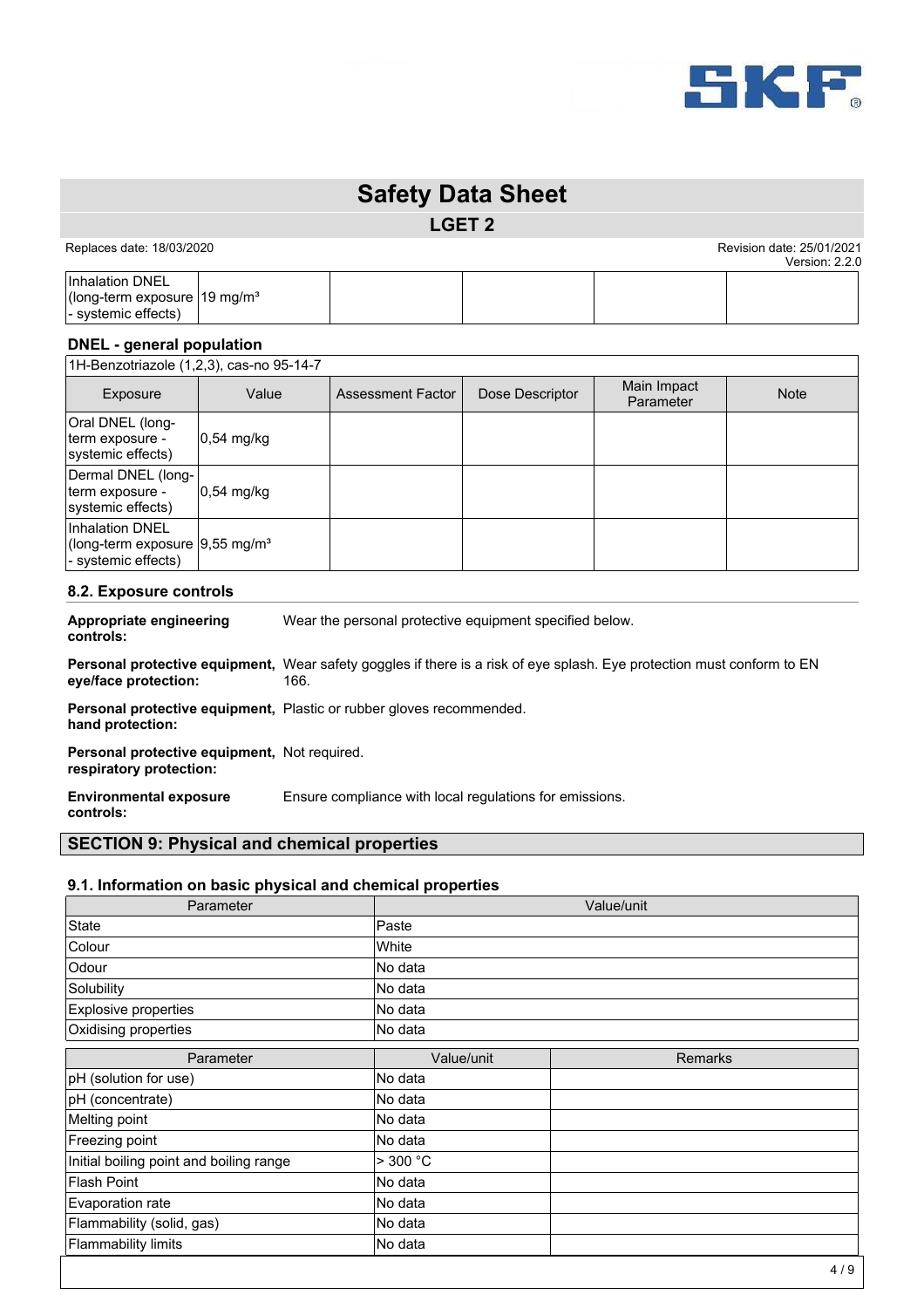

**LGET 2**

Replaces date: 18/03/2020 **Replaces** date: 25/01/2021

Version: 2.2.0

|                                       |             | <b>VEISIUII. Z.Z.</b> U |
|---------------------------------------|-------------|-------------------------|
| <b>Explosion limits</b>               | lNo data    |                         |
| Vapour pressure                       | l< 0.01 hPa | l50 °C                  |
| Vapour density                        | lNo data    |                         |
| Relative density                      | lNo data    |                         |
| Partition coefficient n-octonol/water | lNo data    |                         |
| Auto-ignition temperature             | lNo data    |                         |
| Decomposition temperature             | $>$ 290 °C  |                         |
| Viscosity                             | No data     |                         |
| Odour threshold                       | No data     |                         |

#### **9.2 Other information**

| Parameter                         | Value/unit | Remarks        |
|-----------------------------------|------------|----------------|
| Density                           | 1,97 g/cm3 | (20 °C)<br>َ ب |
| VOC (Volatile organic compounds): | $10\%$     |                |

## **SECTION 10: Stability and reactivity**

#### **10.1. Reactivity**

Reacts with the following: Alkaline metals/ Acids.

#### **10.2. Chemical stability**

The product is stable when used in accordance with the supplier's directions.

#### **10.3. Possibility of hazardous reactions**

None known.

#### **10.4. Conditions to avoid**

Avoid contact with moisture and water.

#### **10.5. Incompatible materials**

Alkaline metals/ Acids.

#### **10.6. Hazardous decomposition products**

The product decomposes when combusted or heated to high temperatures and the following toxic gases can be formed: Carbon monoxide and carbon dioxide/ Hydrogen fluoride.

#### **SECTION 11: Toxicological information**

#### **11.1. Information on toxicological effects**

#### **Acute toxicity - oral**

#### **1H-Benzotriazole (1,2,3), cas-no 95-14-7**

| Organism | Γest<br><b>ype</b> | Exposure time | Value     | Conclusion | method<br>est | Source |
|----------|--------------------|---------------|-----------|------------|---------------|--------|
| Rat      | LD50               |               | 7000mg/kg |            |               |        |

Ingestion may cause discomfort. The product does not have to be classified. Based on existing data, the classification criteria are deemed not to have been met.

## **Acute toxicity - dermal 1H-Benzotriazole (1,2,3), cas-no 95-14-7**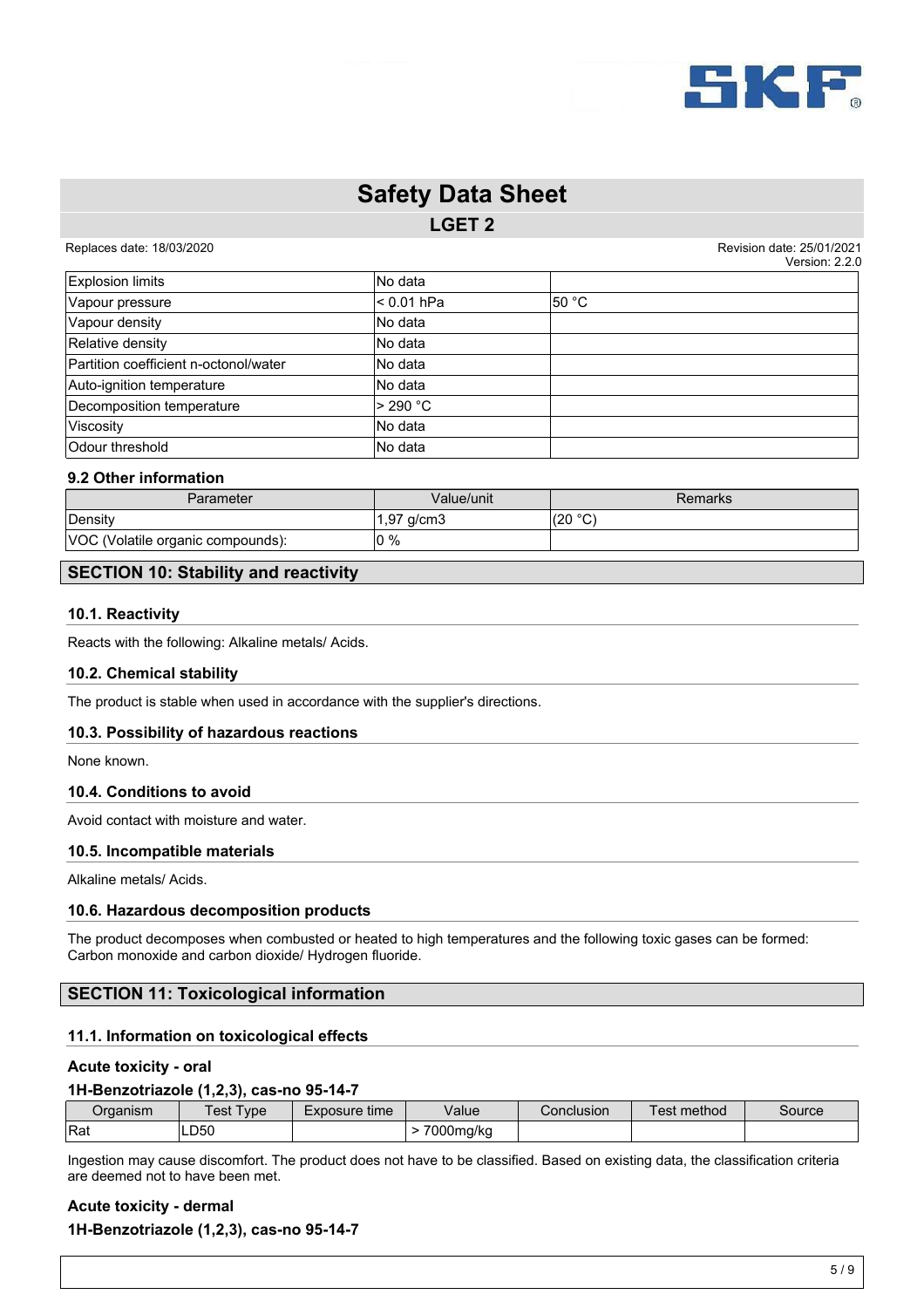

#### **LGET 2**

| Replaces date: 18/03/2020 |                  | Revision date: 25/01/2021 |              |            |             |                |
|---------------------------|------------------|---------------------------|--------------|------------|-------------|----------------|
|                           |                  |                           |              |            |             | Version: 2.2.0 |
| Organism                  | <b>Test Type</b> | Exposure time             | Value        | Conclusion | Test method | Source         |
| Rabbit                    | _D50             |                           | ∙ 17900mq/kq |            |             |                |

The product does not have to be classified. Based on existing data, the classification criteria are deemed not to have been met.

#### **Acute toxicity - inhalation**

#### **1H-Benzotriazole (1,2,3), cas-no 95-14-7**

| ⊃rɑanısm | 'est<br>'ype | time<br>Exposure | Value      | Conclusion | Fest method | Source |
|----------|--------------|------------------|------------|------------|-------------|--------|
| Rat      | LC50         | <b>UII</b>       | 1910 mg/mª |            |             |        |

The product does not have to be classified. Based on existing data, the classification criteria are deemed not to have been met.

#### **Skin corrosion/irritation**

#### **1H-Benzotriazole (1,2,3), cas-no 95-14-7**

| Organism | est <sup>.</sup><br>Type: | Exposure time | Value | Conclusion            | method<br>ēst | Source |
|----------|---------------------------|---------------|-------|-----------------------|---------------|--------|
|          |                           |               |       | Slightly irrittating. |               |        |

May irritate the skin - may cause reddening. The product does not have to be classified. Based on existing data, the classification criteria are deemed not to have been met.

#### **Serious eye damage/eye irritation**

#### **1H-Benzotriazole (1,2,3), cas-no 95-14-7**

| ⊃rɑanısm | 'est<br><b>vpe</b> | /alue<br>time<br>=xposure |  | Conclusion               | method<br>est | source |
|----------|--------------------|---------------------------|--|--------------------------|---------------|--------|
|          |                    |                           |  | $\cdot$ .<br>Ilrritatino |               |        |

May cause eye irritation. The product does not have to be classified. Based on existing data, the classification criteria are deemed not to have been met.

#### **Respiratory sensitisation or skin sensitisation**

#### **1H-Benzotriazole (1,2,3), cas-no 95-14-7**

| Organism   | Test Type | Exposure time | Value | Conclusion       | Test method      | source |
|------------|-----------|---------------|-------|------------------|------------------|--------|
| Guinea pig |           |               |       | INon-sensitisina | <b>IOECD 406</b> |        |

The product does not have to be classified. Based on existing data, the classification criteria are deemed not to have been met.

#### **Germ cell mutagenicity**

#### **1H-Benzotriazole (1,2,3), cas-no 95-14-7**

| Organism                           | Test Type | Exposure time | Value | Conclusion       | Test method | Source |
|------------------------------------|-----------|---------------|-------|------------------|-------------|--------|
| Mouse In vitro<br>tests.           |           |               |       | INo indications. | IOECD 474   |        |
| Microorganisms.<br>In vitro tests. | Ames test |               |       | INo indications. | IOECD 471   |        |

The product does not have to be classified. Based on existing data, the classification criteria are deemed not to have been met.

#### **Carcinogenic properties**

#### **1H-Benzotriazole (1,2,3), cas-no 95-14-7**

| Organism | $Test \top$<br>vpe | Exposure time | Value | Conclusion       | method<br>⊺est | Source |
|----------|--------------------|---------------|-------|------------------|----------------|--------|
|          |                    |               |       | Not carcinogenic |                |        |

The product does not have to be classified. Based on existing data, the classification criteria are deemed not to have been met.

### **Reproductive toxicity**

## **1H-Benzotriazole (1,2,3), cas-no 95-14-7**

| nishi | <b>vpe</b><br>. . | time<br><b>101110</b><br>usuit<br>–^' | Valuc | າclusion<br>`nnr | method<br><b>ESI</b> | 'ource |
|-------|-------------------|---------------------------------------|-------|------------------|----------------------|--------|
|       |                   |                                       |       |                  |                      |        |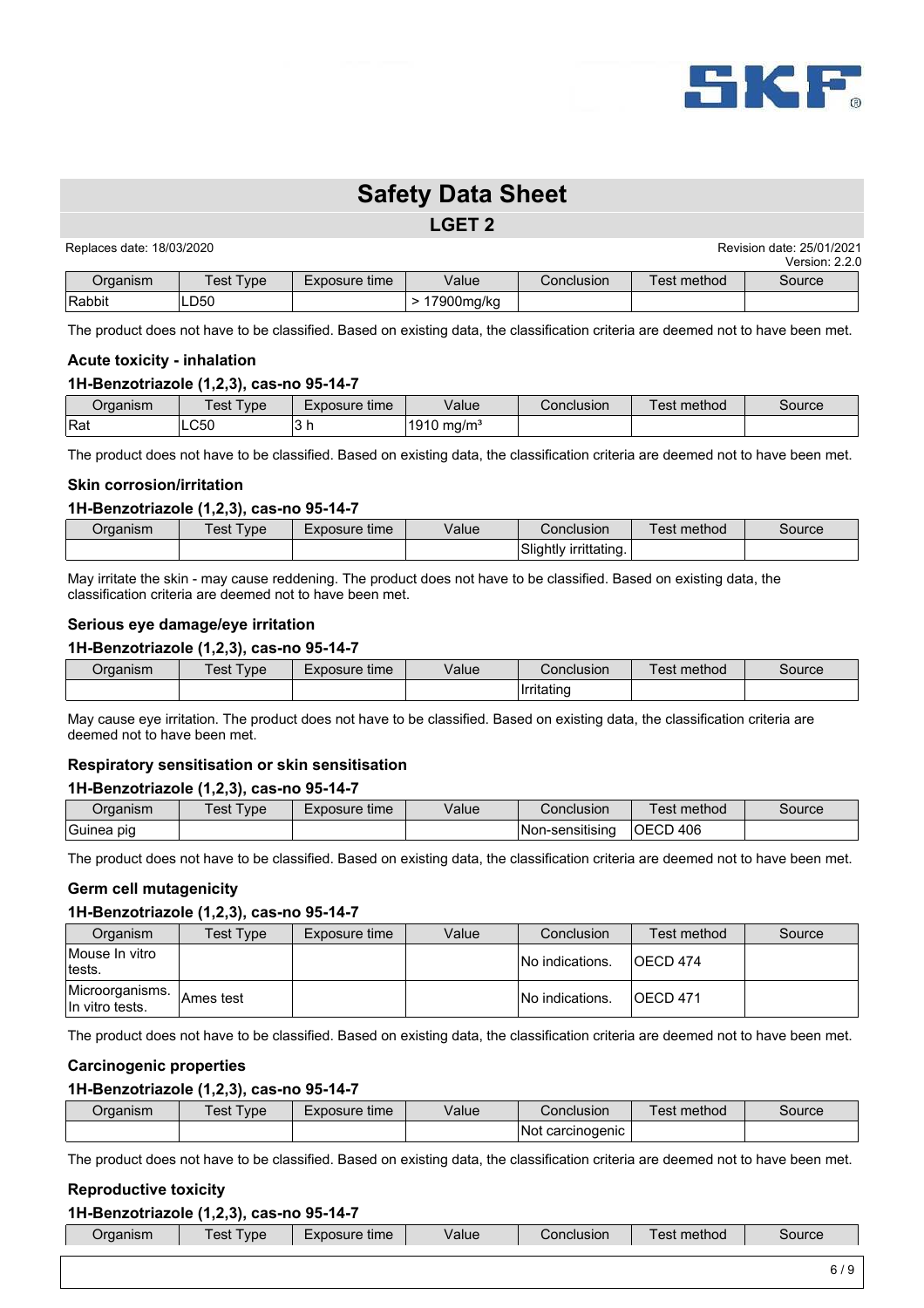

## **LGET 2**

| Replaces date: 18/03/2020 |  |  |  | Revision date: 25/01/2021<br>Version: 2.2.0 |  |
|---------------------------|--|--|--|---------------------------------------------|--|
|                           |  |  |  | INo indications.                            |  |

The product does not have to be classified. Based on existing data, the classification criteria are deemed not to have been met.

| <b>Single STOT exposure:</b>        | The product does not have to be classified. Test data are not available. |
|-------------------------------------|--------------------------------------------------------------------------|
| <b>Repeated STOT exposure:</b>      | The product does not have to be classified. Test data are not available. |
| <b>Aspiration hazard:</b>           | The product does not have to be classified. Test data are not available. |
| <b>Other toxicological effects:</b> | None known.                                                              |

## **SECTION 12: Ecological information**

#### **12.1. Toxicity**

#### **1H-Benzotriazole (1,2,3), cas-no 95-14-7**

| Organism         | <b>Species</b>                      | Exposure time | Test Type | Value         | Conclusion | Test method | Source |
|------------------|-------------------------------------|---------------|-----------|---------------|------------|-------------|--------|
| Fish             | Brachydanio<br>rerio                |               | 96hLC50   | 1300 mg/l     |            |             |        |
| Crustacea        | Daphnia<br>magna                    |               | 24hEC50   | 200 mg/l      |            |             |        |
| <b>Crustacea</b> | Daphnia<br> magna                   |               | 48hEC50   | 141.6 mg/l    |            |             |        |
| Algae            | Name of<br>species not<br>specified |               | 96hIC50   | $15.4$ mg/l   |            |             |        |
| Algae            | Scenedesmus<br>subspicatus          |               | 72hIC50   | 91 - 141 mg/l |            |             |        |
| <b>Bacteria</b>  | Pseudomonas<br>putida               |               | 3hEC50    | $> 1000$ mg/l |            |             |        |

The product contains small quantities of environmentally hazardous substances. The product does not have to be classified. Based on existing data, the classification criteria are deemed not to have been met.

#### **12.2. Persistence and degradability**

Not expected to be biodegradable. Test data are not available.

#### **12.3. Bioaccumulative potential**

#### **1H-Benzotriazole (1,2,3), cas-no 95-14-7**

| Organism | Species | Exposure time | <b>Test Type</b> | Value | Conclusion | Test method | Source |
|----------|---------|---------------|------------------|-------|------------|-------------|--------|
|          |         |               | IBCF             | 2.563 |            |             |        |
|          |         |               | Pow<br>Log       | . .34 |            |             |        |

No bioaccumulation expected.

#### **12.4. Mobility in soil**

Expected to be mobile in soil. Test data are not available.

#### **12.5. Results of PBT and vPvB assessment**

The product does not contain any PBT or vPvB substances.

#### **12.6. Other adverse effects**

None known.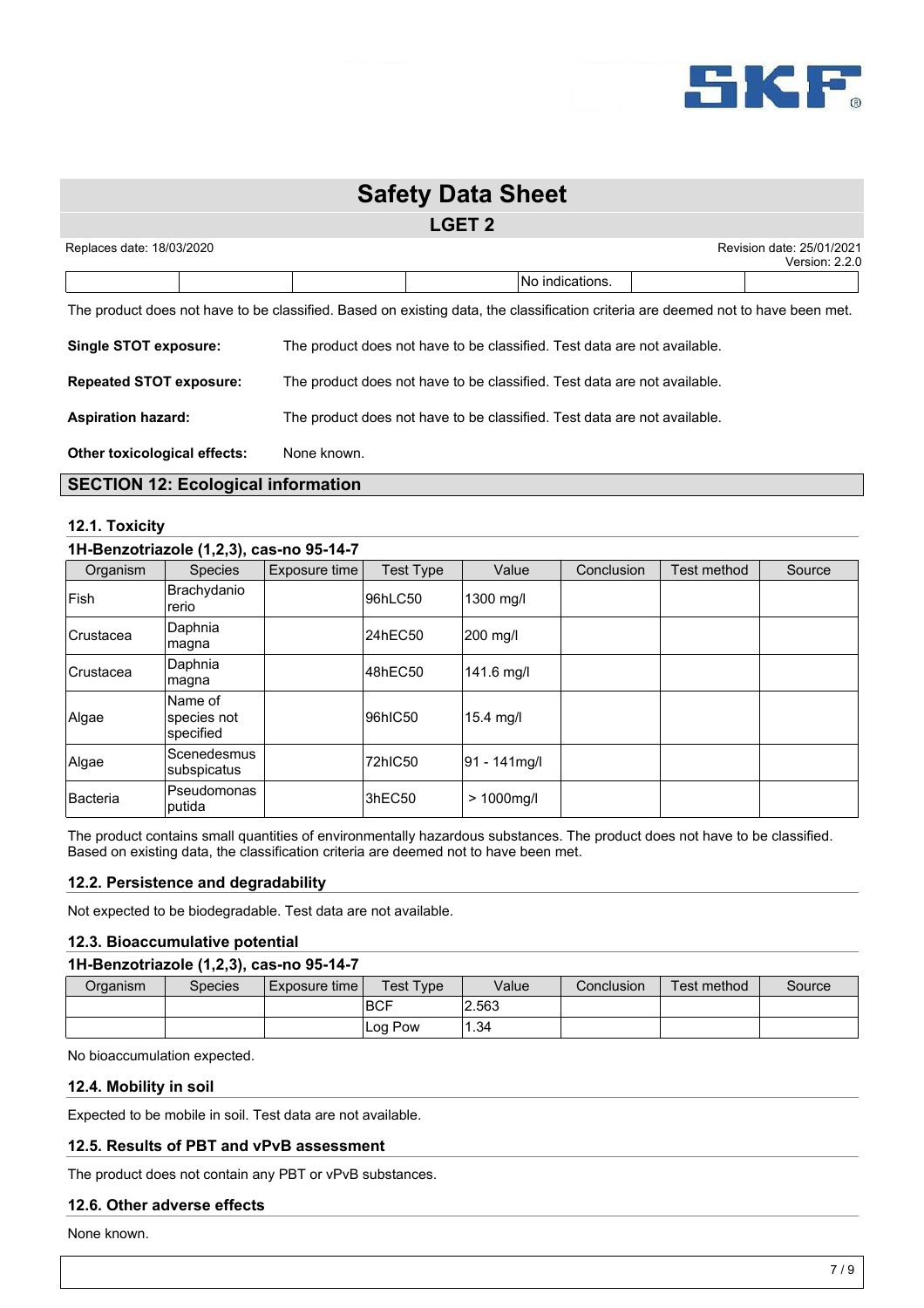

**LGET 2**

German water pollution classification (WGK): 1

### **SECTION 13: Disposal considerations**

#### **13.1. Waste treatment methods**

Avoid discharge to drain or surface water. If this product as supplied becomes a waste, it does not meet the criteria of a hazardous waste (Dir. 2008/98/EU). Disposal should be in accordance with applicable regional, national and local laws and regulations. Local regulations may be more stringent than regional or national requirements. Empty, cleansed packaging should be disposed of for recycling. Uncleansed packaging is to be disposed of via the local waste-removal scheme.

**Category of waste:** EWC code: Depends on line of business and use, for instance 13 08 99\* wastes not otherwise specified

> Absorbent/cloth contaminated with the product: EWC code: 15 02 03 Absorbents, filter materials, wiping cloths and protective clothing other than those mentioned in 15 02 02.

#### **SECTION 14: Transport information**

| 14.1. UN-No.:                                           | Not applicable. | 14.4. Packing group:                                                     | Not applicable. |  |
|---------------------------------------------------------|-----------------|--------------------------------------------------------------------------|-----------------|--|
| 14.2. UN proper shipping<br>name:                       | Not applicable. | 14.5. Environmental<br>hazards:                                          | Not applicable. |  |
| 14.3. Transport hazard<br>Not applicable.<br>class(es): |                 |                                                                          |                 |  |
| 14.6. Special precautions for user                      |                 |                                                                          |                 |  |
| None.                                                   |                 |                                                                          |                 |  |
|                                                         |                 | 14.7. Transport in bulk according to Annex II of MARPOL and the IBC Code |                 |  |
| Not applicable.                                         |                 |                                                                          |                 |  |

**Other Information:** The product is not covered by the rules for transport of dangerous goods.

#### **SECTION 15: Regulatory information**

#### **15.1. Safety, health and environmental regulations/legislation specific for the substance or mixture**

**Special Provisions:** None.

#### **15.2. Chemical Safety Assessment**

**Other Information:** Chemical safety assessment has not been performed.

## **SECTION 16: Other information**

#### **Version history and indication of changes**

| Version               | <b>Revision date</b>                                                                                                                                                                                                    | Responsible             | Changes              |
|-----------------------|-------------------------------------------------------------------------------------------------------------------------------------------------------------------------------------------------------------------------|-------------------------|----------------------|
| 2.2.0                 | 125/01/2021                                                                                                                                                                                                             | Bureau Veritas HSE/ SRU | $1-2, 7, 12, 14, 16$ |
| <b>Abbreviations:</b> | PBT: Persistent, Bioaccumulative and Toxic<br>vPvB: Very Persistent and Very Bioaccumulative<br>STOT: Specific Target Organ Toxicity<br>DNEL: Derived No Effect Level<br><b>PNEC: Predicted No Effect Concentration</b> |                         |                      |
|                       |                                                                                                                                                                                                                         |                         | 0 <sup>1</sup>       |

Replaces date: 18/03/2020 **Replaces** date: 25/01/2021 Version: 2.2.0